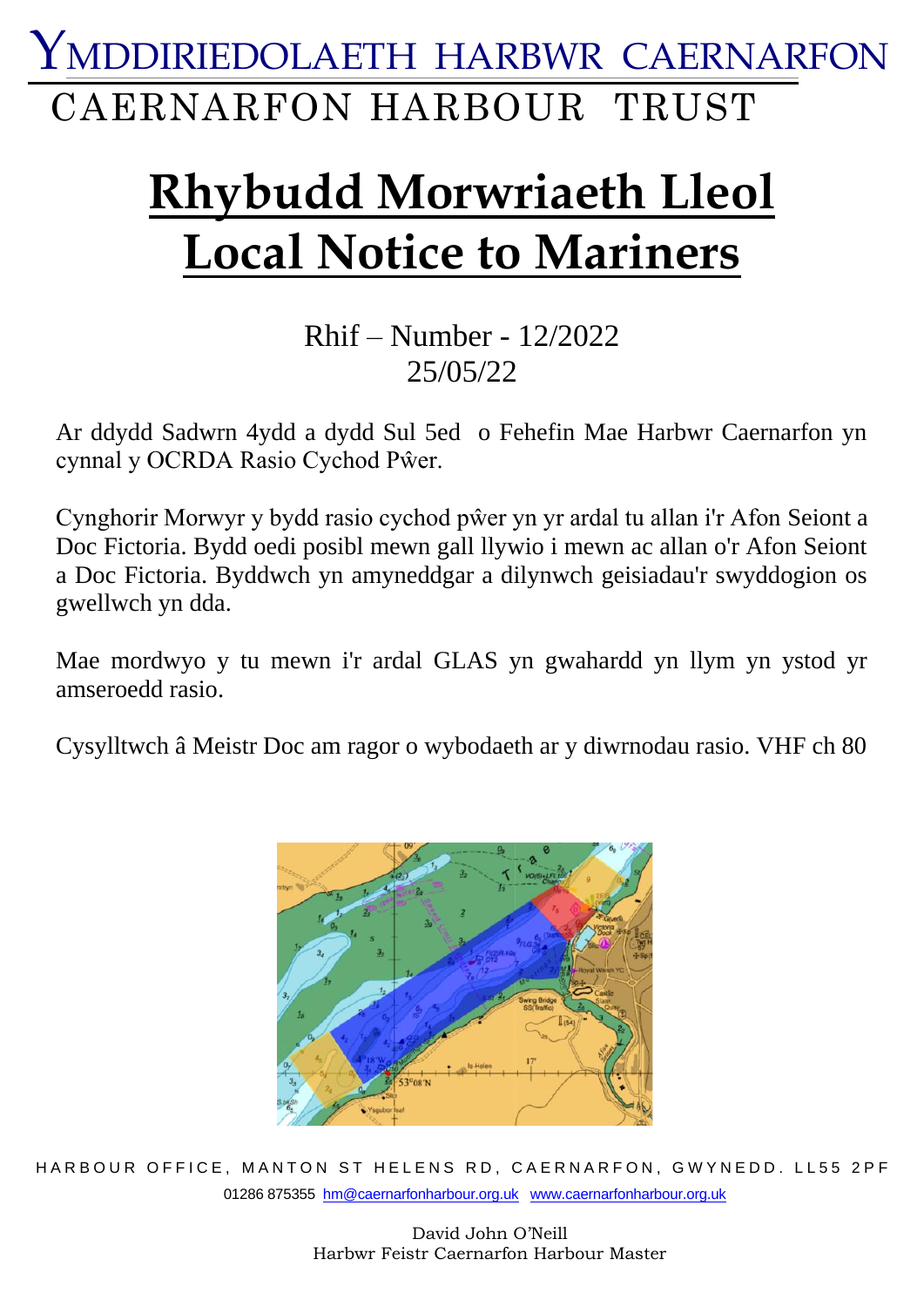On Saturday the 4th and Sunday the 5th of June Caernarfon Harbour is hosting the OCRDA Powerboat racing.

Mariners are advised that there will be Powerboat and Jest ski racing in the area outside the River Seiont and Victoria Dock There will be potential delays in being able to navigate inbound and outbound of both the River Seiont and the Victoria Dock. Please be patient and follow the official's requests.

Navigation inside the BLUE area is strictly prohibited during the racing times.

Please contact the Dock Master on VHF ch80 for further info on the race days.



| <b>Activity</b>                            | <b>Friday</b>   | <b>Saturday</b>        | <b>Sunday</b>                               |
|--------------------------------------------|-----------------|------------------------|---------------------------------------------|
| Race Admin - when not racing               |                 |                        | $16:00 - 17:00$ 08:00 - 17:00 08:00 - 17:00 |
| Scrutineering                              | $09:00 - 16:00$ |                        | $08:00 - 18:00$ 09:00 - 17:00               |
| Launching                                  |                 |                        | $10:00 - 12:00$ 10:45 - 12:30 11:45 - 12:30 |
| Combined Briefing OCR, Jet Ski & Safety    |                 |                        | $10:00 - 10:45$ 10:45 - 11:30               |
| Offshore Jet Ski Races 1 & 3 - 25min + Lap |                 |                        | $12:00 - 12:30$ 13:00 - 13:30               |
| OCR Races 1 & 3 - 25min + Lap              |                 |                        | $12:45 - 13:15$ 13:45 - 14:15               |
| OCR Races 2 & 4 - 25min + Lap              |                 |                        | $13:30 - 14:00$ $14:30 - 15:00$             |
| Offshore Jet Ski Races 2 & 4 - 25min + Lap |                 |                        | $14:30 - 15:00$ 15:30 - 16:00               |
|                                            |                 |                        |                                             |
| Social - TBA                               |                 | $19:30 - 23:30$        |                                             |
| Prize giving (as detailed below)           |                 |                        | 18:00                                       |
| Marina Gate Open Times () - Tide Times     | <b>High</b>     | 13:51<br>10:50         | (11:35)<br>14:38                            |
|                                            | Low             | 20:23 (17:18)<br>16:50 | 21:07                                       |